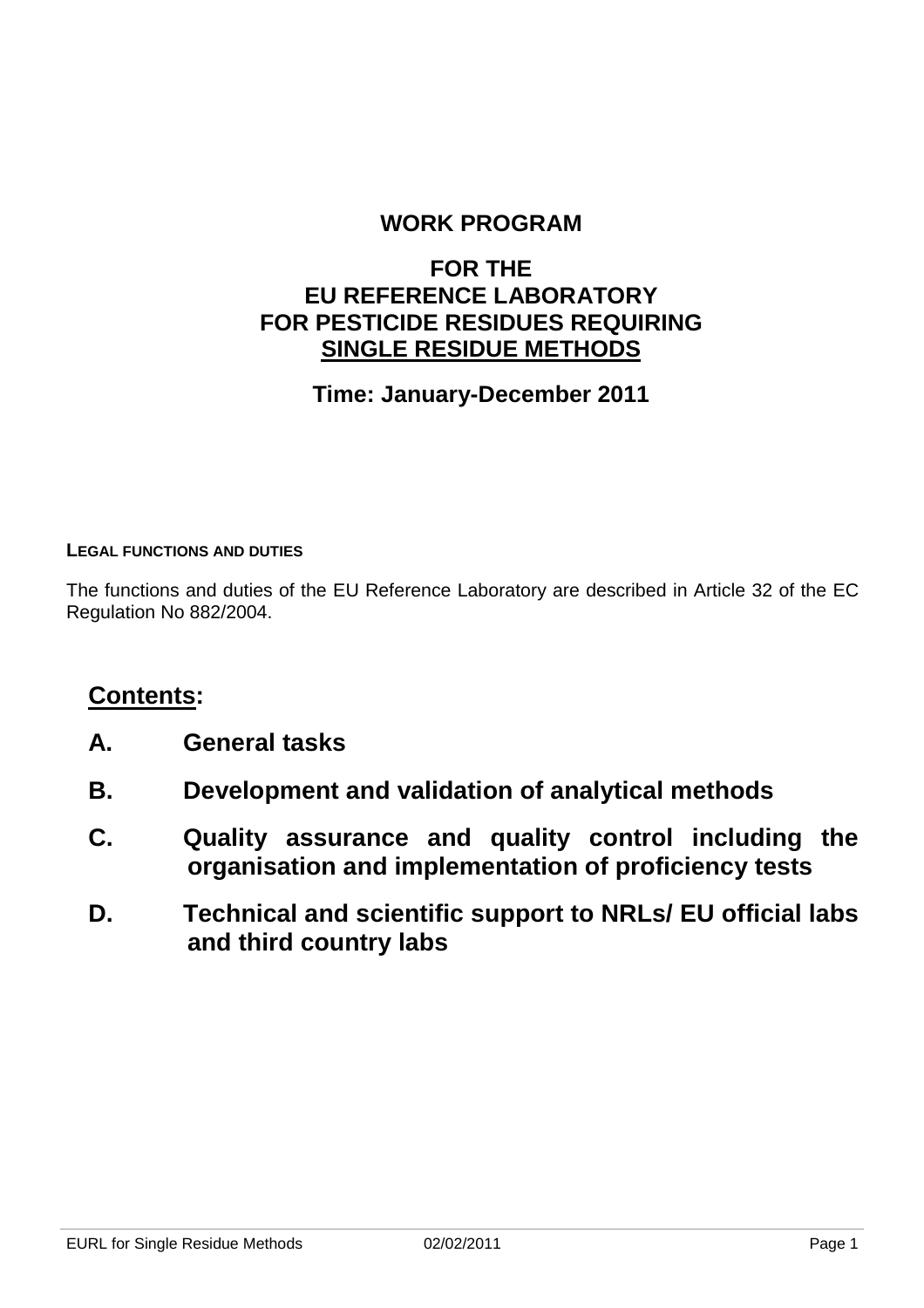# **A. General Tasks**

# A.1 **EURL meetings for coordination, planning and evaluation of activities**

**Tasks:** Missions will be carried out by EURL-SRM members to participate in inter-EURLmeetings; aiming at planning, coordinating, evaluating, updating or conducting EURL-activities such as work programs, proficiency tests (PTs), method validations, joint web-platforms. Date and place of these meetings will be decided later. Meetings in presence of the EURL and EUPT-advisory group will be organized by the EURL-FV.

**Period:** To be decided later following consultations with the other EURLs and the Commission.

#### A.2 **Technical and scientific support to the Commission**

**Tasks:** The EURL-SRM will continue supporting the Commission's efforts in drafting a riskbased and meaningful plan for the EU-coordinated control program (CCP). The EURL-SRM will furthermore continue providing scientific assessments, opinions and advices to the Commission as requested. These activities will include the involvement in the EFSA residue evaluation process, on behalf of the Commission, by giving opinions and advices as regards residue definitions and routine validated methods with focus on their practical applicability in labs conducting official pesticide residue analyses. Jointly with the other EURLs the EURL-SRM will, furthermore, assist the Commission in the revision of Docum ent No. SANCO/ 10684/ 2009. Missions to meetings in Brussels, Parma or elsewhere will be carried out as necessary and as requested by the Commission.

**Period:** As requested by the Commission.

# A.3 **Compilation of annual financial and technical reports**

**Tasks:** see title **Period:** March 2011 **Deliverables:** Reports in March 2011

# A.4 **Preparation of work program and provisional budget for following year**

**Tasks:** see title **Period:** August 2011 **Deliverables:** Work Program in August 2011

# A.5 **Co-operation with international organizations as agreed with the Commission**

**Tasks:** Cooperation with int. organizations such as the Codex Alimentarius (Committee on Pesticide Residues), CEN, FAO/IAEA will continue. As far as requested by the commission, missions to attend meetings will be conducted.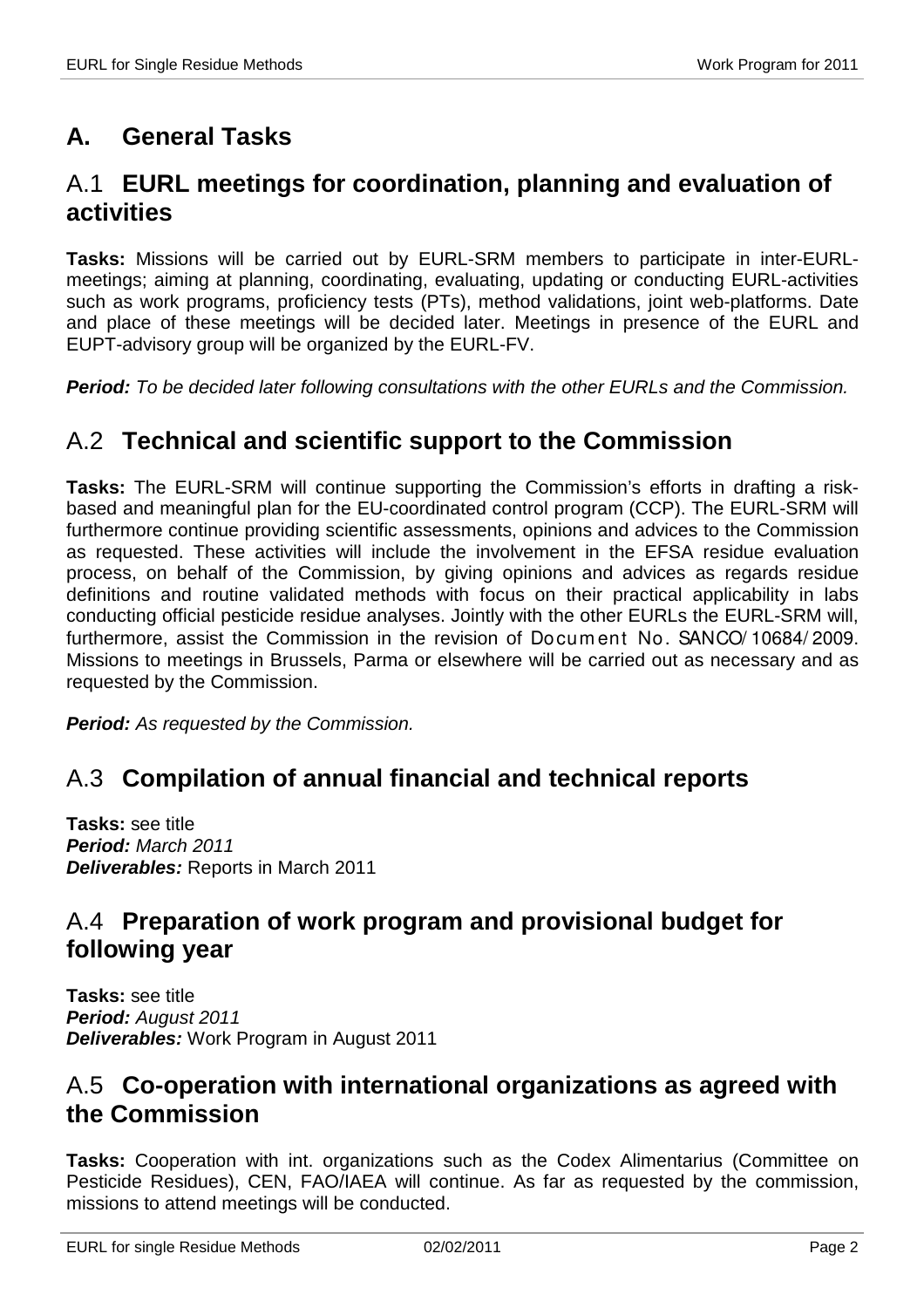# A.6 **EURL-Web-Service (Horizontal Task)**

**Tasks, period:** see sub-topics below

# A.6.1 **EURL-Web-Portal, upgrading and maintenance**

**Background:** The Internet Portal of the four pesticide EURLs (www.eurl-pesticides.eu) has been in operation since 2007. It aims to facilitate dissemination of information from EURLs to NRLs and official laboratories in an efficient, timely and transparent way. Several improvements and extensions have been introduced so far.

**Task:** In 2011 the portal and the individual web-sites of the EURLs will be further expanded and gradually filled with valuable information. Still missing features will be gradually programmed according to the needs of the EURLs and the Network. A survey among the members of the Network will be conducted to get a feedback on the website that will help planning of further upgrading steps. The strategy to be followed will be discussed with the other EURLs and in close consultation with the COM.

**Period:** Throughout 2011 **Deliverables:** updated version of website

### A.6.2 **EURL Data-Pool**

**Background:** An "**EURL Data-Pool**" entailing numerous databases with information of practical interest to the network-laboratories has been installed and expanded within the frame of the previous work programs (www.crl-pesticides-datapool.eu). This data-pool is gradually being expanded as regards the number and extent of its databases as well as the volume of data stored.

| Database/Tool                                    | <b>Drafting of</b><br>a plan | Programming<br>of base<br><b>structure</b> | <b>Structural</b><br><i>improvements</i> | <b>Database</b><br>available<br>on-line | <b>Collection of</b><br>data |
|--------------------------------------------------|------------------------------|--------------------------------------------|------------------------------------------|-----------------------------------------|------------------------------|
| A.6.2.1<br><b>Method Validation DB</b>           | Done                         | Done                                       | Ongoing                                  | available                               | Ongoing                      |
| A.6.2.2<br><b>Methods DB</b>                     | Done                         | Done                                       | Ongoing                                  | H <sub>2</sub> /2010*                   | Ongoing                      |
| A.6.2.3<br><b>Pesticides DB</b>                  | Done                         | Done                                       | Ongoing                                  | available                               | Ongoing                      |
| A.6.6.3.1<br><b>Stability of Standards DB</b>    | In progress                  | Ongoing                                    | $2011 -$                                 | H <sub>2</sub> /2012                    | Ongoing                      |
| A.6.6.3.2<br><b>Check your Scope Tool</b>        | Done                         | Done                                       | Ongoing                                  | H <sub>2</sub> /2010*                   | Ongoing                      |
| A. 6.6.3.3<br><b>Pesticide Authorizations DB</b> | Done                         | Ongoing                                    | $2011 -$                                 | H <sub>2</sub> /2010*                   | Ongoing                      |
| A.6.2.4<br><b>Commodities DB</b>                 | Done                         | Done                                       | Ongoing                                  | available                               | Ongoing                      |
| A.6.2.5<br><b>Lab-Network DB</b>                 | Done                         | Done                                       | Ongoing                                  | Aug 2010                                | Ongoing                      |
| A.6.2.6<br><b>EUPT-Archive DB</b>                | Done                         | Done                                       | Ongoing                                  | H <sub>2</sub> /2010*                   | Ongoing                      |
| Other related activities                         |                              |                                            |                                          |                                         |                              |
| D.5<br><b>EURL-Survey Tool</b>                   | Done                         | Done                                       | Ongoing                                  | Done                                    | Ongoing                      |
| * test versions (i.e.: not publicly available)   |                              |                                            |                                          |                                         |                              |

**Table 1:** The table below gives an overview of the databases (status July 2010):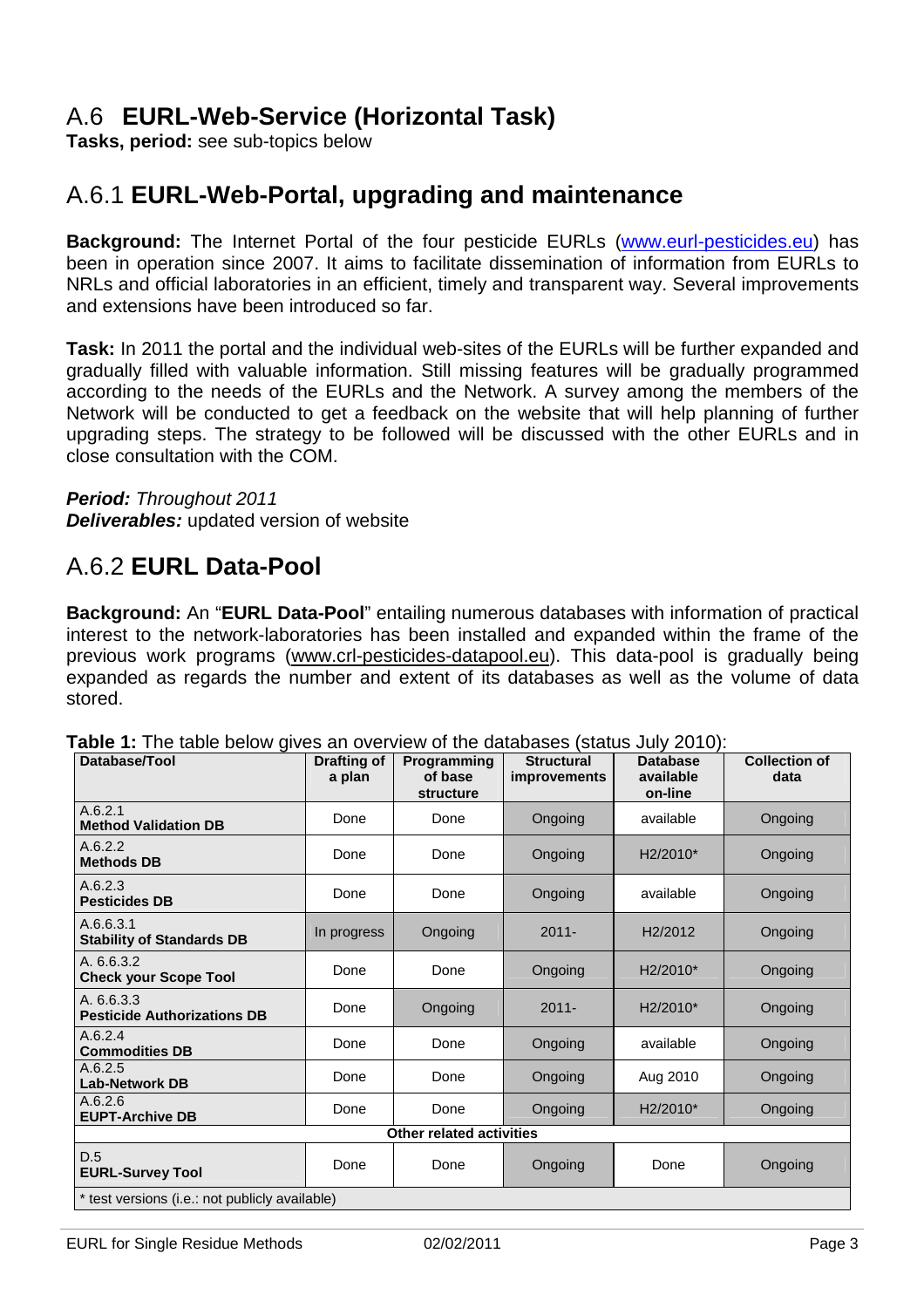**Tasks:** see sub-topics below **Period:** see sub-topics below and Table 1 **Deliverables:** updated version of websites (as shown in Table 1)

# A.6.2.1 **Method Validation DB**

**Background:** With method validation being compulsory for accreditation purposes, numerous validation experiments are being performed by various laboratories to evaluate analytical procedures to check if they can meet the specified criteria. The **"EURL-Method Validation Database"** has been developed to allow a systematic collection of this great amount of data produced in intra- and inter-laboratory validation experiments. Online search tools allowing customized filtering and sorting of the data give laboratories the possibility to better assess the suitability of analytical methods for the analysis of various pesticide-commodity combinations. The potential of this website has been already recognized by Codex that has prompted the member countries to contribute their results to the database.

**Task:** In 2011 structural improvement and collection of data **Period:** see Table 1

# A.6.2.2 **Methods DB**

**Background:** With the creation of the method validation database (6.2.1) the laboratories were provided with the ability to store the results of their method validation experiments in a common pool. Important for the labs is furthermore the availability of data concerning the methodology of single and multiresidue procedures. Such data will be stored in the "**Methods Database"** providing reference to the source of information as well as links to online documents (e.g. the list of methods collected by the FAO/IAEA). Inter-linkage with the method validation database is foreseen where applicable.

**Task:** In 2011 structural improvement and collection of data **Period:** see Table 1

# A.6.2.3 **Pesticide DB**

**Background:** Pesticide residue analysts have to deal with a vast number of different pesticides and metabolites. With each pesticide behaving differently it is difficult for the analysts to maintain an overview of the situation. A differentiated and detailed knowledge of the properties of the different pesticides is necessary for understanding and predicting their behavior during analysis and thus essential when it comes to making the right decisions in method development, method validation and everyday analysis situations. Several sources of information about the properties of pesticides already exist in literature as well as the internet, however their practical usefulness for the analysts is limited. A main problem is that existing information is dispersed among countless sources. This not only makes it extremely difficult to retrieve, but it also does not support the formation of a global overview, which is essential for strategic planning.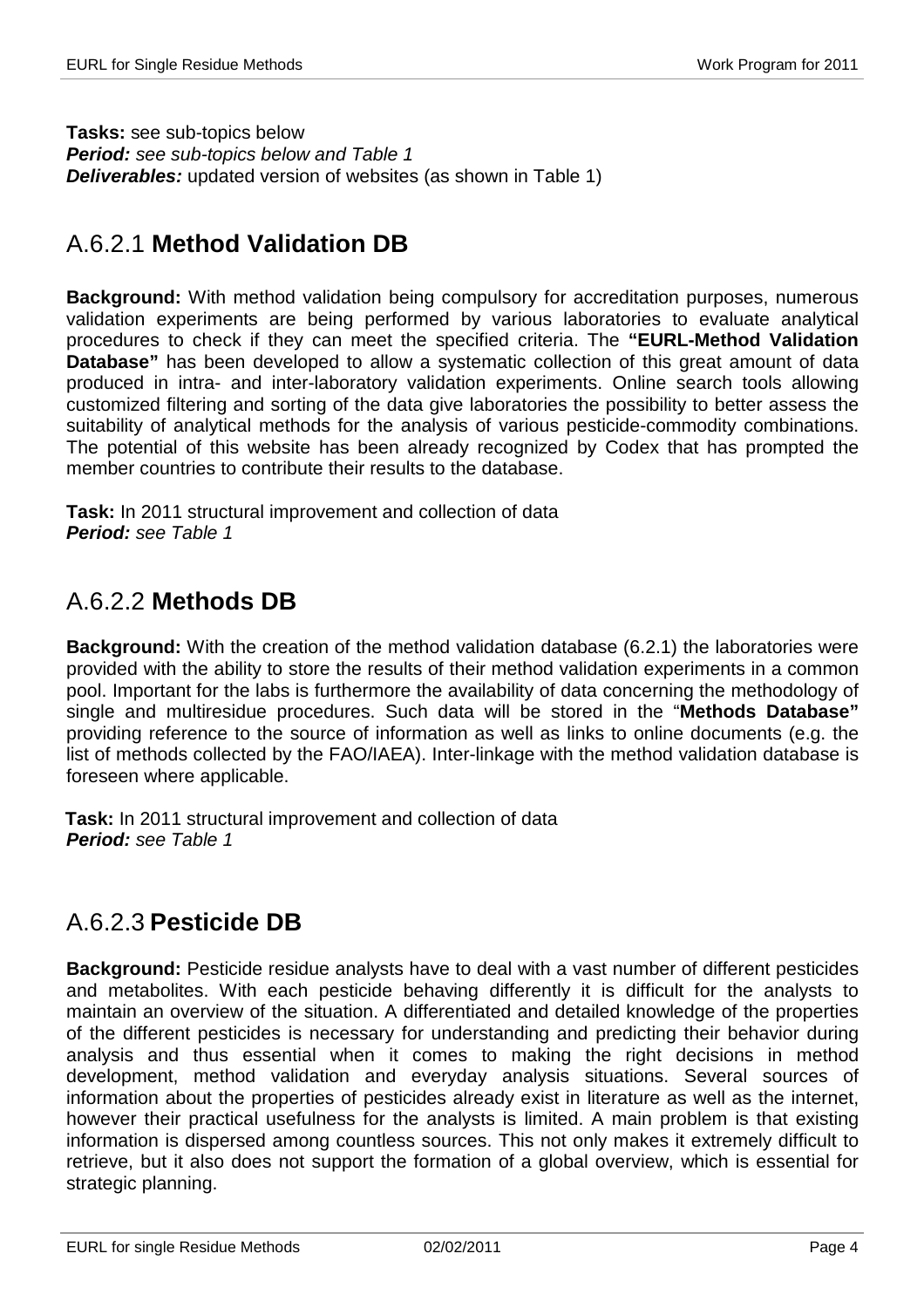The **"Pesticides Database"** aims at providing pesticide residue analysts with valuable pesticide-analysis related information within a single platform in order to help them save time and assist them in the design of more efficient analytical strategies.

In addition to the information collected from various sources the database is intended to also contain useful experimental information generated by applying appropriate tests to systematically study the behavior of pesticides during the various critical stages of analysis such as sample comminution, extraction/partitioning, cleanup, storage of extracts and standards, chromatography and detection.

The laboratory tests should be such to enable the identification of potential sources responsible for losses of the individual pesticides such as unfavorable partitioning and adsorption phenomena, as well as the exposure to certain conditions (e.g. extreme pH-values, temperature, light, air, enzymes etc). Information necessary for the chromatographic analysis and detection of pesticides such as mass spectra, chromatographic behavior information, and detection sensitivities achieved with various commonly used instruments will also be generated and collected. Pesticide recovery tests using common multiresidue procedures are also part of this scheme, with this data being collected from various laboratories and stored in the method validation database.

The data collected should ultimately allow to classify pesticides into categories (profiling) and to select representative pesticides based on scientifically sound evaluations. The selection of representative pesticides is important when it comes to simplifying validation procedures. The data generated should furthermore help to classify the pesticides in multi- and single-residue compounds and to pinpoint the potentially critical points in the analysis, thus facilitating targeted method development.

**Task:** In 2011 the focus will be in further upgrading the existing "Pesticide Properties Database" and in the collection of further relevant data both from various sources as well as from experiments performed by the EURL-SRM. The priority should lay on new pesticides as well as on pesticides with high analytical relevance (e.g. because of frequent usage in agriculture, high toxicity or inclusion in coordinated community control programs).

**Period:** see Table 1

# A.6.2.3.1 **Pesticide Stability DB**

A significant source of errors in pesticide residue analysis is the degradation of standards in stock solutions, working solutions (e.g. in pesticide mixtures), as well as in sample extracts. Quality Control protocols always require from laboratories to take the necessary measures in order to ensure that this source of errors remains insignificant. Numerous tests have to be performed every year to ensure that the standards employed in analysis are within the acceptable concentration range as required by the AQC-protocol. However, due to the high costs and lots of labor involved here, many laboratories are unable to conduct these controls at the degree required. A common database, where information about the stability of pesticides can be stored, is thus of high value and will help to exploit the existing synergy potentials in this area.

**Task:** In 2011 structural improvement and collection of data. **Period:** see Table 1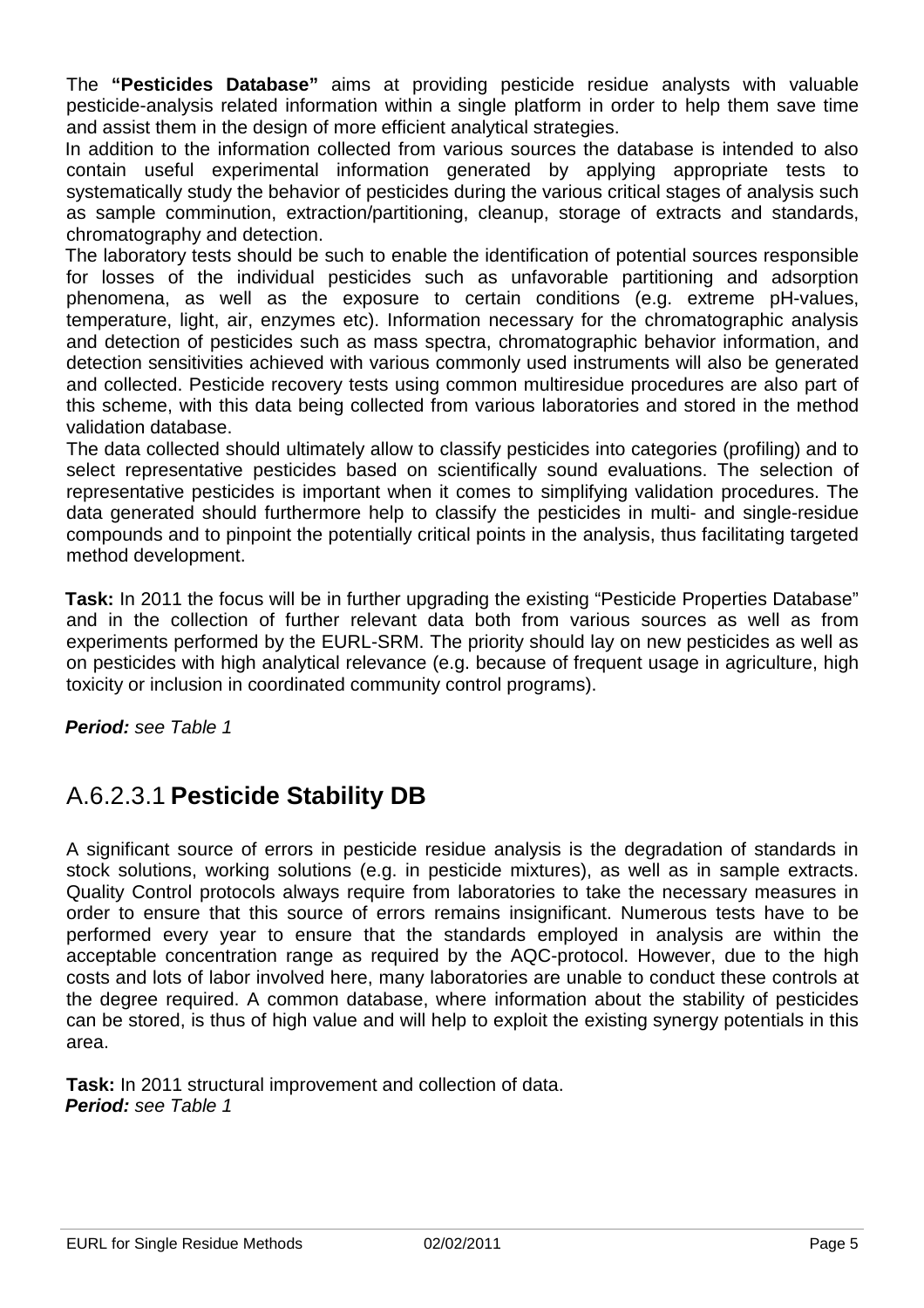# A.6.2.3.2 "**Check Your Scope" - Tool to help labs to optimize their target pesticide scope**

**Background:** Regulation 396/2005 states that Member States shall establish multi-annual national control programmes for pesticide residues based on risk and they shall update them every year. Risk-based analytical strategies are not only requested by regulation but are also indicated by common sense as they contribute to a more efficient control. Within the aim of adjusting the scope of the coordinated control plan for pesticides, the EURL-SRM has developed a ranking list based on a points system, which takes various aspects contributing to the relevance of a pesticide into account. These factors include toxicology, residue findings in food samples as well as the potential for pesticide use and misuse in agriculture.

An online "Check your Scope" tool has been programmed in its base structure. The idea is that laboratories can indicate their current scope of pesticides and metabolites and receive a list highlighting the compounds of high relevance that are not covered. By comparing their analytical scope with this ranking list laboratories should be able to expand and adjust it in a target-oriented and meaningful fashion. Data concerning the amenability of the pesticides and metabolites to certain analytical techniques, as stored in the pesticides-DB, can be displayed to further improve the quality of information given to the laboratories and to support their decisions and reasoning when it comes to purchasing new equipment. In a survey conducted by the EURL-SRM 91% of participants belonging to official laboratories rated the idea of establishing the CheckYourScope service as useful or very useful.

**Task:** In 2011 structural improvement and collection of data **Period:** see Table 1

# A.6.2.3.3 **Pesticide Authorizations Database**

**Background:** Targeted risk-based approaches are essential for an efficient pesticide residue control. Within the aim of improving the scope of the coordinated control plan for pesticides the EURL-SRM has developed a ranking list based on a points system which takes various aspects indicating the relevance of pesticides into account, such as toxicology, residue findings in food samples as well as the pesticide use and misuse potential in agriculture.

As data on the real usage of individual pesticides in the various cultures are very difficult to obtain, information concerning the registration/authorization of pesticides for use in specific cultures in certain countries can serve as an alternative. Of interest are not only authorization data from EU-MS but also data from other countries exporting goods to EU countries.

The collected data can serve various purposes e.g.: 1) for the calculations of the pesticideranking list of the EURLs (pesticide authorizations is one of the factors considered); 2) to identify pesticide misuse cases (by comparing the residue findings with the data in the authorization DB); 3) to localize pesticides with misuse potential in the EU (mainly pesticides that are not authorized in the EU but used in other countries with similar climatic conditions and cultures); 4) to localize pesticide/commodity combinations of high risk (e.g. pesticides of high toxicity that are authorized in third countries to treat certain crops which are imported in the EU).

**Task:** In 2011 the database will be improved in collaboration with the EURL-FV. Contacts with relevant institutions within and outside the EU will be further consulted to retrieve appropriate and reliable data sources with the aim to simplify database updating.

#### **Period:** see Table 1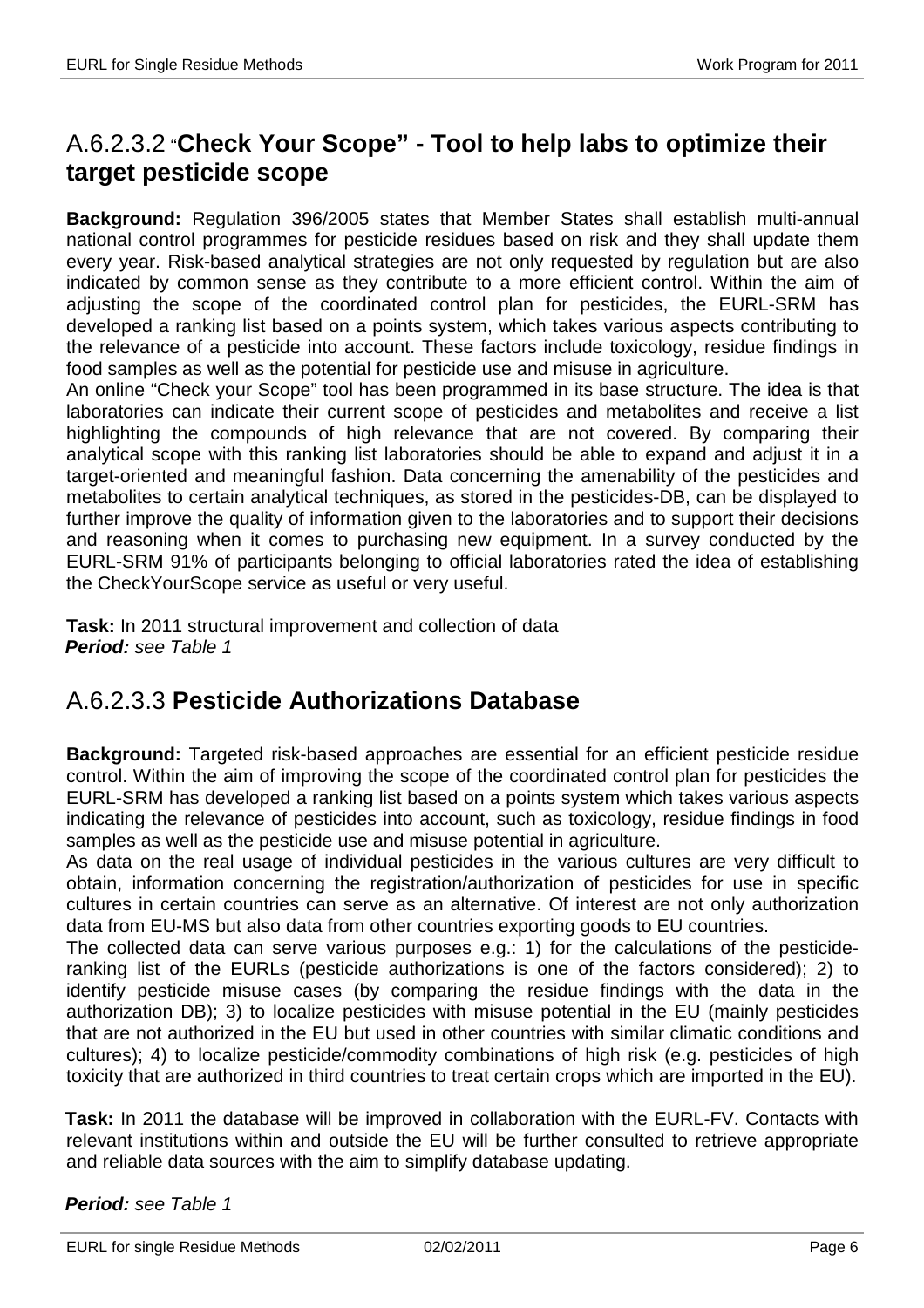# A.6.2.4 **Commodity DB**

**Background:** Pesticide residue analysts have to deal with a vast number of different commodities. With each commodity having a different influence on analysis it is difficult for the analysts to maintain an overview of the situation. A differentiated and detailed knowledge of the properties of the different commodities is paramount for the understanding of their behavior during analysis and can help the analyst to make the right decisions in method development, method validation and routine analysis. Several sources of information about the properties and the composition of commodities already exist in literature as well as the internet, however, their practical use for pesticide residue analysts is limited. A main problem is that the information provided is dispersed among countless sources. This not only makes the information extremely difficult to systematically retrieve, it does also not support the formation of a global overview, which is very valuable for strategic decision-making.

In 2008 a **Commodity Database** was constructed in its base structure and in 2009 it was further improved and fed with data. The DB allows the systematic collection of commodityrelated information that is useful for pesticide residue analysts. In addition to the information collected from various sources the intention is that the database should also contain useful, experimentally generated information to elucidate the behavior of the various commodities and their components during the various stages of pesticide residue analysis and their influence on analysis. These experiments may entail the measurement of the matrix load in the extracts before and after cleanup, the influence of matrix on pesticide degradation, the responsiveness of matrix components to various common cleanup approaches, and the study of interferences in measurement including matrix effects.

The data collected should ultimately allow to predict the potential influence of commodities on the analysis of pesticides and furthermore give the possibility to classify the commodities into categories (profiling), thus allowing the selection of representative commodities based on a scientifically sound evaluations. The selection of representative commodities is important when it comes to rationalize validation procedures. Having all (the collected and generated) information in a single platform will help residue analysts to obtain a more global overview of the various commodity types and help them in solving analytical problems.

In combination with the Pesticide DB, this database will form a highly valuable tool for pesticide residue analysts providing them with a convenient and efficient access to information needed for proper decision-making.

**Task:** In 2011 structural improvement and collection of data **Period:** see Table 1

# A.6.2.5 **Lab-Network-DB**

**Background:** A **"Lab-Network-Database"** with information about all laboratories within the EURL-NRL-Official Lab Network was constructed. The database entails lab-specific information such as addresses, lab-functions, fields of work, contact persons, available instrumentation, interest for collaborations, commodity scope, pesticide scope etc.. Laboratories and its registered members (contact persons) will be able to submit and update their profiles online thus allowing the EURLs to delegate the cumbersome task of data updating to the NRLs and official laboratories. The database should further allow customized offline and online searches to quickly select/filter specific laboratories having common functions or profiles (e.g. NRLs or official laboratories dealing with the same commodities or pesticides etc.). A further aim of this database is to facilitate the communication between lab-members and strengthen the laboratory network. Tools for the visualization of the network in maps are also planned in this context.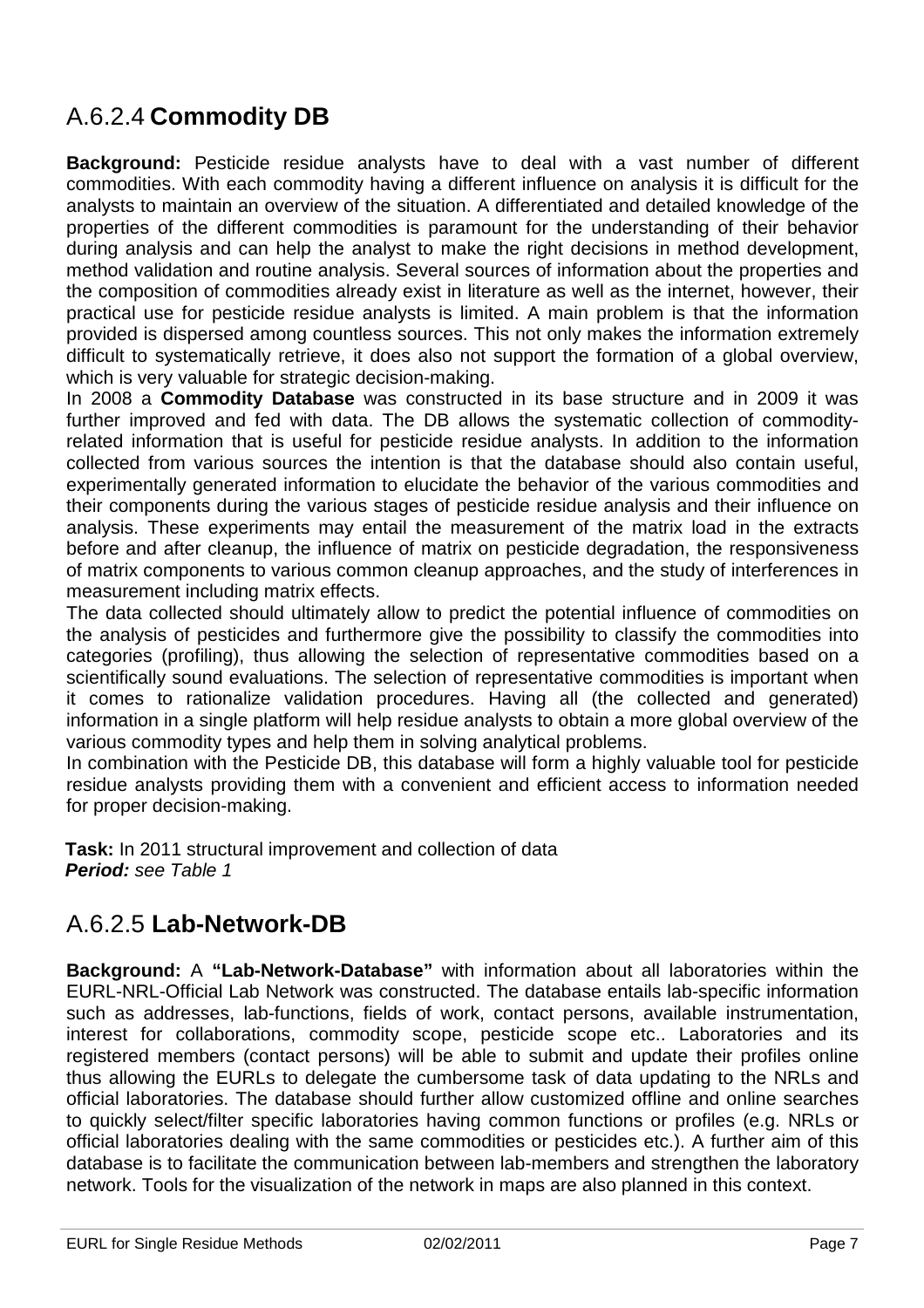**Task:** In 2011 structural improvement and collection of data **Period:** see Table 1

# A.6.2.6 **EUPT-Archive Database**

**Background:** Among the duties of the EURLs is to improve the performance of the official laboratories within the network with proficiency tests (EUPTs) being one of the most important tools of monitoring this process. Currently 3-5 EUPTs are performed annually by the 4 EURLs dealing with pesticides with lot's of data being generated every year. The evaluation of the laboratory performance over the years is difficult not only because of the great amount of data incurred but also because of the obligatory lab-coding in the reports requiring the availability of the respective lab-code/lab-name keys.

The database should allow the systematic archiving of the EUPT-data of all EURLs in order to improve the overview and enable the evaluation of the overall performance of official laboratories and countries throughout the EUPTs and the years. The database should further allow the storage of further PT-related information such as a) the explanations given by official laboratories for their non-participation in EUPTs, b) the explanations for the non-analysis of certain pesticides within the EUPT-scope and c) the information given by the labs as regards the traceability investigations and the corrective measures taken in case of bad performance.

In a second step appropriate filters and sorting options will be installed to allow customized EUPT-, laboratory- or pesticide-specific searches on-line. Using appropriate filters the EURLs and the COM should be able to easily obtain answers and conclusions for example as regards the variability of results over the years for one or more compounds or for one or more labs. The access of the laboratories to their own EUPT-data via their own profile site should help them get an overview of their long-term performance and to demonstrate their performance and the associated corrective measures during audits and inspections in a well documented manner. The EUPT-Archive DB is a collaboration project between EURL-SRM and the EURL-FV and will

be realized in close cooperation with the other two pesticide related EURLs and the COM.

**Task:** In 2011 the database will be further upgraded in collaboration with the EURL-FV to improve convenient data retrieval. Data collection will be continued.

**Period:** see Table 1

# **B. Development and Validation of Analytical Methods**

### B.1 **Method for simultaneous analysis of polar pesticides**

**Background:** Multiresidue methods aim to cover pesticides of a broad polarity range. However, there are some limitations especially towards the polar end of the range, because polar matrix components, such as sugars and proteins, tend to negatively affect chromatography and detection. Current multiresidue procedures are thus designed to remove those interfering components during partitioning and cleanup. This, however, also inevitably results in a loss of some very polar but still important pesticides. Not being amenable to multiresidue procedures, such pesticides have thus traditionally been a weak point in routine pesticide residue surveillance.

The EURL-SRM has already developed a method for the simultaneous analysis of the several highly polar pesticides including ethephon, glyphosate, glufosinate, maleic hydrazide and fosetyl aluminium and some metabolites thereof. The method involves a common extraction followed by LC-MS/MS analysis in groups.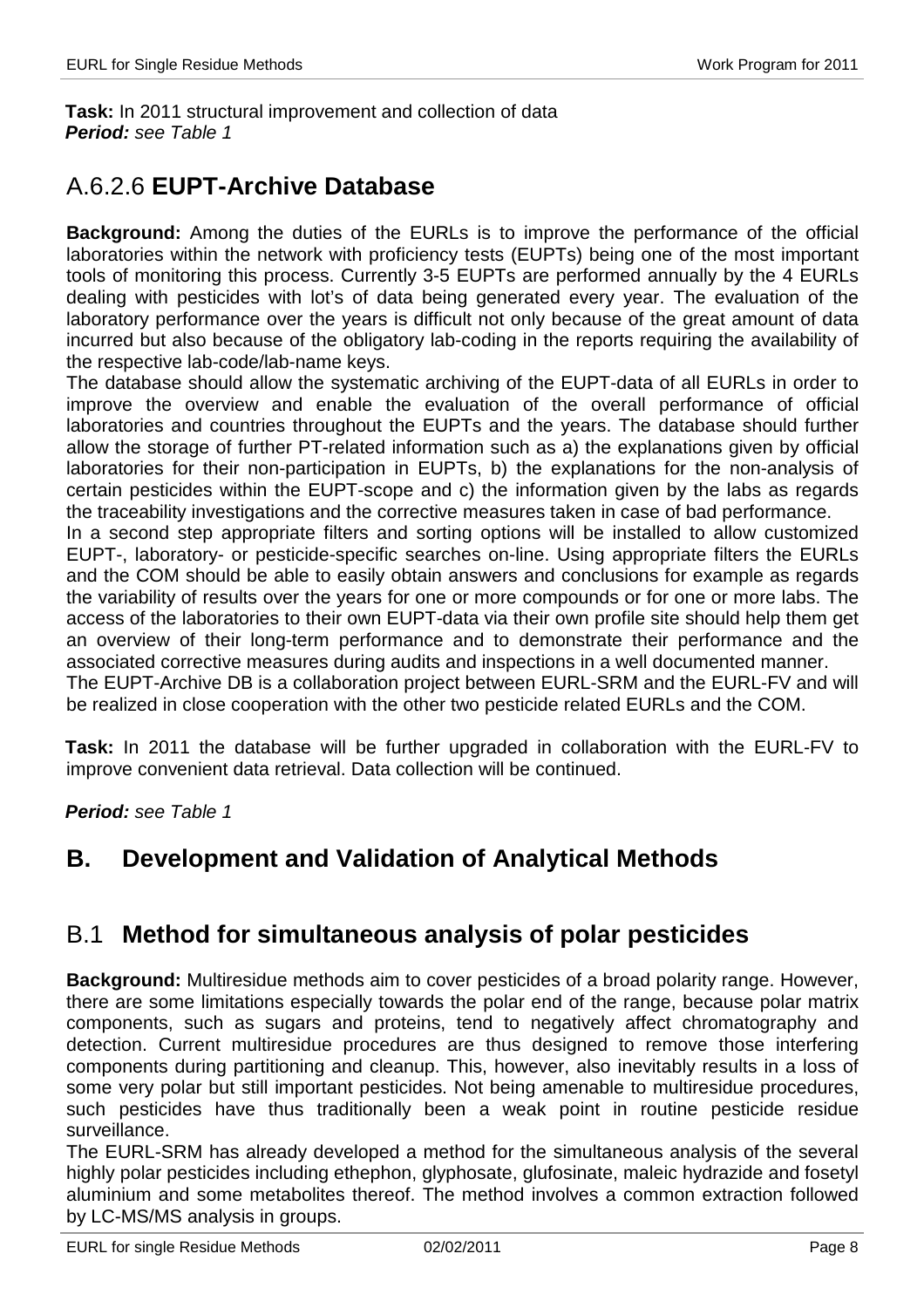**Task:** Further method development will be performed to expand the scope of the method by some additional highly polar pesticides and metabolites considering compounds included in the EU coordinated control program where reasonable and applicable including:

- N-Acetylglufosinate (metabolite of Glufosinate)
- Phosphorous Acid (metabolite of Fosetyl)
- Triazole metabolites (1,2,4-Triazole (T), triazole alanine (TA), triazolyl acetic acid (TAA))
- Cyromazine

#### **Period:** throughout the year

**Deliverables:** Update of method reports in Website in H2 2011

### B.2 **Study of pesticides requiring modified multi-residue methods**

**Background:** Several pesticides and legally relevant metabolites are known to pose problems in analysis and are thus considered as "difficult" or non-amenable to multiresidue methods. In many cases analysis is possible following certain modifications of traditional multiresidue methods. Such modifications may entail pH-adjustment, temperature control, special measurement conditions, cleavage reactions to release conjugates etc..

**Task:** The experiments and studies to identify, characterize and group these types of pesticides will be continued. Modifications of the multiresidue methods will be introduced and communicated to the laboratories within the network. Priority will be given to pesticides and metabolites of high relevance in agriculture or those included in coordinated control plans of the EU.

**Period:** throughout the year **Deliverables:** Reports in Website by H2 2011 and in 2012

# B.3 **Examination of existing analytical procedures for dithiocarbamates in order to evaluate their practical usefulness for routine pesticide residue testing in accordance with regulatory requirements**

**Background:** Dithiocarbamates (DTCs) are among the pesticides most widely used in agriculture. The extreme instability of the polymeric dithiocarbamates makes their direct analysis virtually impossible. MRLs are thus traditionally referring to the common carbon disulfide moiety. This analysis involves a cleavage step followed by the analysis of the released CS2. This has been traditionally performed using a photometer, following a derivatization of the CS2. More and more used is the gas chromatographic determination of the CS2 following its partitioning into a non-polar solvent. The common moiety approach does, however, not allow a differentiation between the individual DTCs, which may be important due to differences in the toxicology. For this reason alternative analytical procedures have been developed allowing the differentiated determination of the most important groups of the DTCs, i.e. the propylene-bisdithiocarbamates (propineb) and the ethylene-bis-dithiocarbamates (maneb, mancozeb, nabam) as well as N,N-dimethyl-dithio-carbamates (ziram, ferbam) as their corresponding monomers or common moieties. Commission Directive 2007/57 requires the application of methods for the differentiated analysis of propineb (as propylenediamine), ziram and thiram on a case by case basis when specific quantification is required. The applicability of the current residue definitions and the existing analytical approaches in routine pesticide laboratories will be checked. A further aspect of interest in this respect is the comparison between the GC- and photometric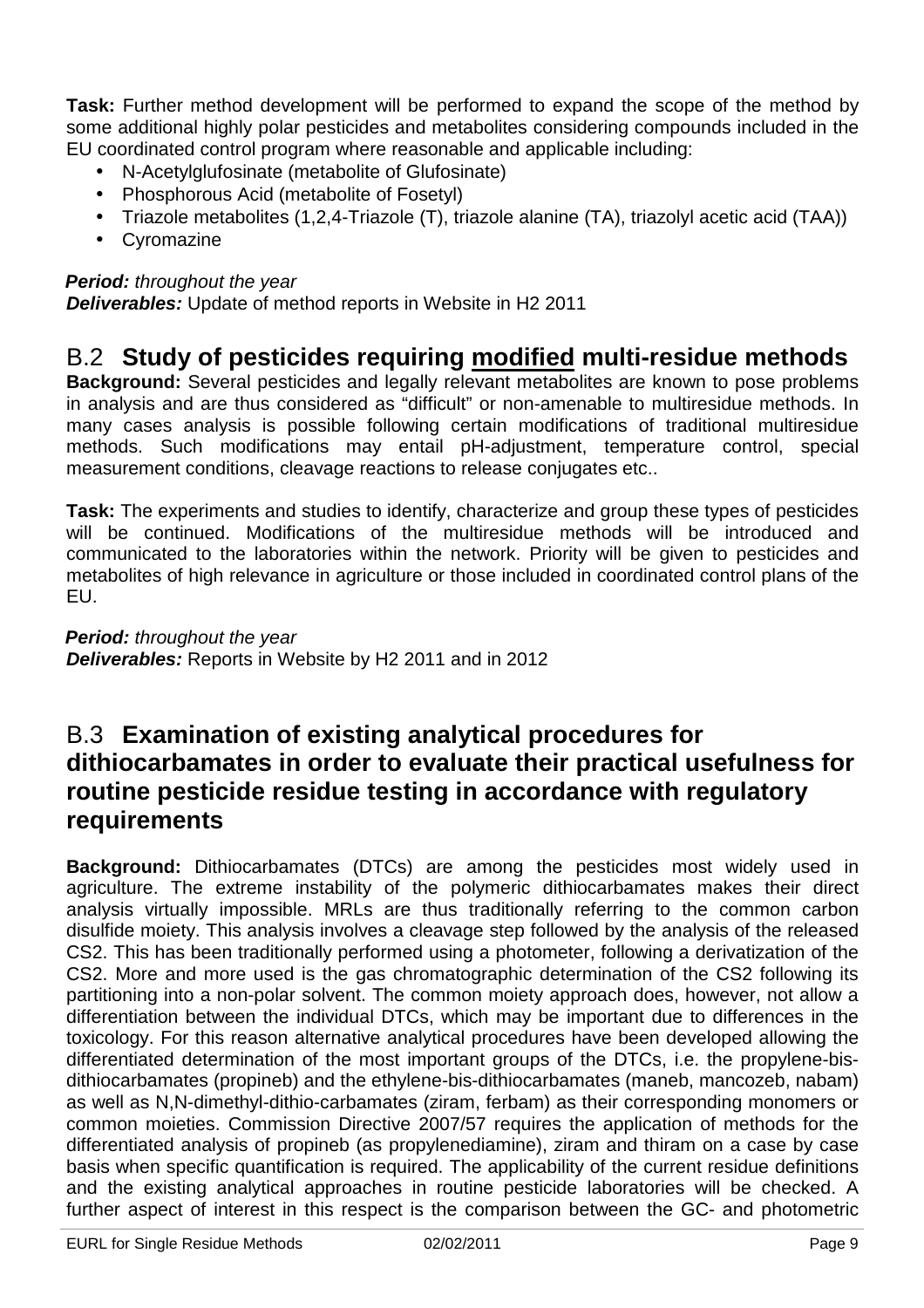methods for dithiocarbamates determined as CS2 to find possible reasons for the bias in the mean results observed in the EUPT-SRM3. The influence of the DTC-type as well as the cleavage conditions and the matrix are to be studied.

**Tasks:** The project will be continued with the further examination of approaches for the analysis of dithiocarbamates and the assessment of their practical usefulness in the light of the existing regulations and considering technical and practical feasibility aspects. Consultations with a experts will continue.

**Period:** throughout the year **Deliverables:** Position Document H2 2011 / H1 2012

### B.4 Studies on the extractability of incurred pesticide residues

**Background:** Recoveries obtained in typical method validation experiments, where pesticides are spiked to sample homogenates in the lab, do not necessarily reflect the extractability rates achieved for incurred residues (resulting from the application of pesticides during crop production). Incurred residues are not always easily accessible as they may be enclosed in cells or wax particles or may have even undergone strong non-covalent interactions with matrix sites. To achieve quantitative extraction, sample preparation should ensure that all residues are accessible and transferable to the extraction solvent.

Recent studies made by the CVUA Stuttgart have shown that incurred pesticides might require additional extraction time than the approximately 1 minute currently used for e.g. QuEChERS.

### B.4.1 Extractability of Incurred Residues from Cereal Matrices

**Task:** The EURL-CF and SRM will collaboratively optimize the extraction time for residues of so-called multi and single method pesticides from cereal matrices. The EUPT-C test materials from 2007, 2008, 2009, 2010 and/or 2011 as well as real samples will be used for this study.

**Period:** throughout the year

**Deliverables:** Report in website in H1 2012

### B.4.2 Extractability of Incurred Residues from Fruit and Vegetables

**Task:** The EURL-FV and SRM will collaboratively optimize the extraction time for residues of so-called multi and single method pesticides from fruit and vegetable matrices. Past EUPT-FV and SRM test materials as well as real samples will be used for this study.

**Period:** throughout the year **Deliverables:** Report in website in H1 2012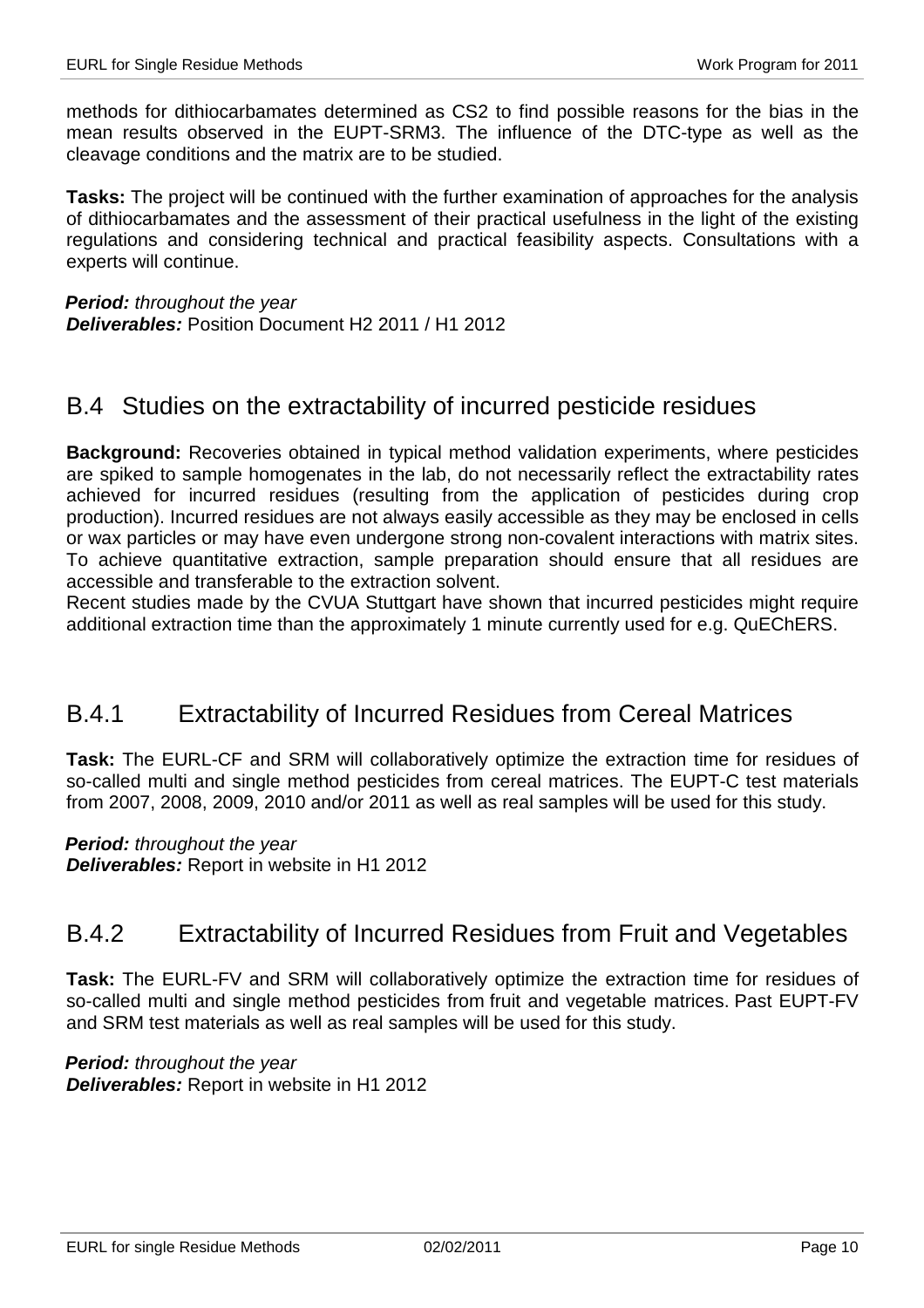# B.5 Studies on the analysis of acidic pesticides their esters and conjugates

**Background:** Residue definitions concerning acidic pesticides include sometimes only the free acids and sometimes additionally their esters and conjugates. The analytical approach to be followed depends on the residue definition. Esters and conjugates are typically hydrolyzed via alkaline hydrolysis to the free acids which are then determined. It has been noticed, however, that certain types of esters and conjugates do not fully hydrolyze via alkaline hydrolysis. And that hydrolysis via esterase enzymes seems to be a promising alternative.

**Task:** The EURL-SRM will conduct experiments to find out how various pesticide esters and conjugated acids (from incurred EUPT-samples) behave during alkaline hydrolysis and examine how enzymatic hydrolysis can help to optimize analysis.

**Deliverables:** Method protocol in website in H2 2011

# **C. Quality Assurance and Quality Control**

C.1 Performance of an Interlaboratory Proficiency Test for "single residue analytes" in 2011 together with the EURL-CF (EUPT-SRM06)

**Background:** All EURLs have to annually organize proficiency tests directed to official laboratories and NRLs. The EURL-SRM is organizing its EUPTs alternating in collaboration with the EURLs for FV and CF.

**Task:** A proficiency test covering single residue methods (SRM) will be performed in collaboration with the EURL-CF.

Participants will be able to receive documents and instructions through the specific section of the EURL website.

Each participant will receive a detailed electronic report, which will allow the laboratories to interpret their results and also to identify possible sources of procedural errors.

A final report summarizing the scope, results, data treatment and additional information of the methods used will be printed and made available to every participant laboratory.

**Period:** H1 of 2011 **Deliverables:** Report of EUPT by December 2011

# **D. Technical and Scientific Support to NRLs/EU official labs and Third Country Labs**

# D.1 **Dissemination of Information and Networking**

The dissemination of information to NRLs, OLs and third country labs is achieved via personal communication and presentations in conferences and workshops (see D.2 and D.3) as well as with the help of the EURL-Web-Portal (A.6.1) and the EURL-Datapool (A.6.2).

The networking promotion is achieved via personal contacts including e-mails and telephone calls, the conduction of workshops as well with the help of the comprehensive Network-DB (see A.6.2.5).